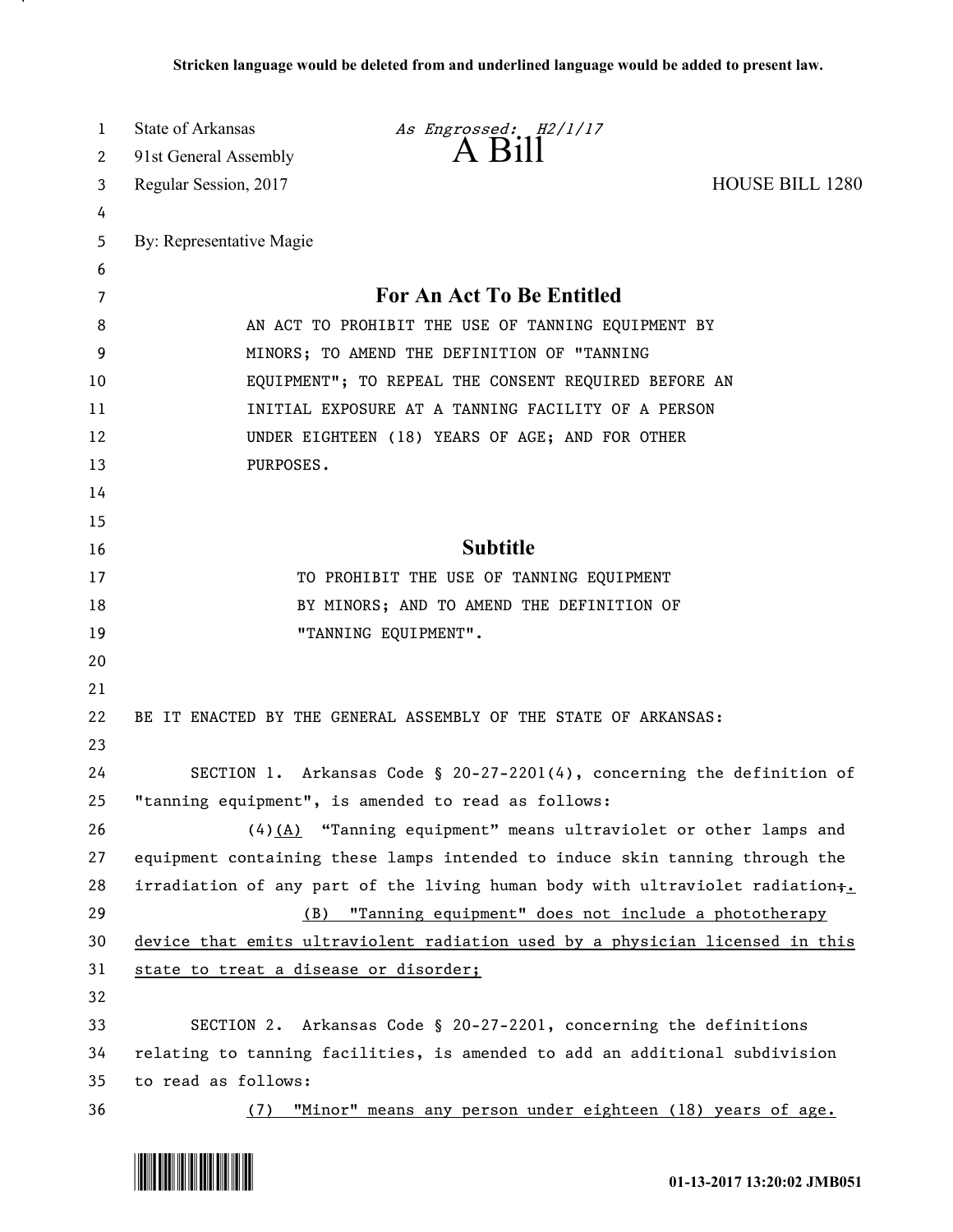SECTION 3. Arkansas Code § 20-27-2202 is repealed. 20-27-2202. Consent required. Before allowing an initial exposure at a tanning facility of a person under eighteen (18) years of age, the owner or operator shall witness the person's parent or legal guardian signing and dating a warning statement as follows: **"WARNING STATEMENT**  This statement must be read and signed by a parent or legal guardian of any person under eighteen (18) years of age before allowing the initial exposure at this tanning facility. DANGER — ULTRAVIOLET RADIATION WARNING Follow instructions. 14 Avoid overexposure. As with natural sunlight, overexposure can cause eye and skin injury and allergic reactions. Repeated exposure may cause premature 16 aging of the skin and skin cancer. 17 Wear protective eyewear. FAILURE TO USE PROTECTIVE EYEWEAR MAY RESULT IN SEVERE BURNS OR LONG-TERM INJURY TO THE EYES. Medications or cosmetics may increase your sensitivity to the ultraviolet radiation. Consult a physician before using sunlamp or tanning equipment if you are using medications or have a history of skin problems or believe 22 yourself to be especially sensitive to sunlight. 23 I have read the above warning and understand what it means before undertaking any tanning equipment exposure. Signature of Operator of Tanning Facility or Equipment Signature of parent or legal guardian Print name of minor and parent or legal guardian Date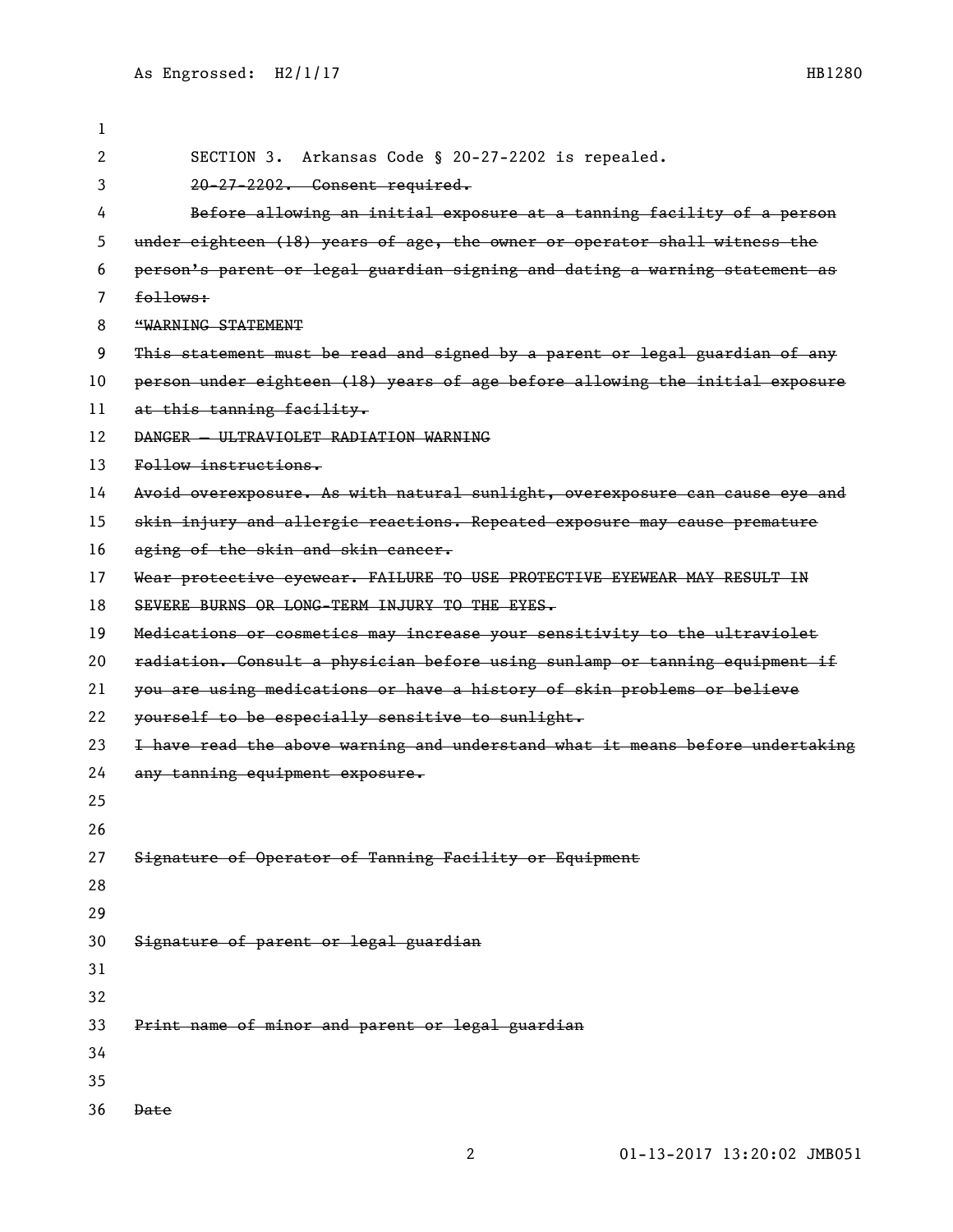```
1
 2
 3 OR
 4
5
 6 The consumer is illiterate or visually impaired, or both, and I have read the 
7 warning statement aloud and in full to the consumer in the presence of the 
8 below signed witness.
9
10
11 Signature of Operator of Tanning Facility or Equipment
12
13
14 Witness
15
16
17 Date"
18
19 SECTION 4. Arkansas Code Title 20, Chapter 27, Subchapter 22, is 
20 amended to add an additional section to read as follows:
21 20-27-2203. Prohibiting the use of tanning equipment at a tanning 
22 facility by a minor.
23 (a) A person commits the offense of permitting the use of tanning 
24 equipment at a tanning facility by a minor if the person knowingly permits a 
25 minor to use tanning equipment at a tanning facility.
26 (b) Permitting the use of tanning equipment at a tanning facility by a 
27 minor is a Class A misdemeanor.
28 (c)(1) An owner, lessee, or operator of a tanning facility shall post 
29 a notice in a conspicuous location in all tanning facilities owned, leased, 
30 or operated in this state.
31 (2) The notice in subdivision (c)(1) shall be developed by the 
32 Department of Health and shall include the following statements:
33 (A) "Allowing a person under eighteen (18) years of age to 
34 use tanning equipment is unlawful under Arkansas Code Title 20, Chapter 27, 
35 Subchapter 22"; and
36 (B) "A tanning facility or operator that violates this
```
01-13-2017 13:20:02 JMB051